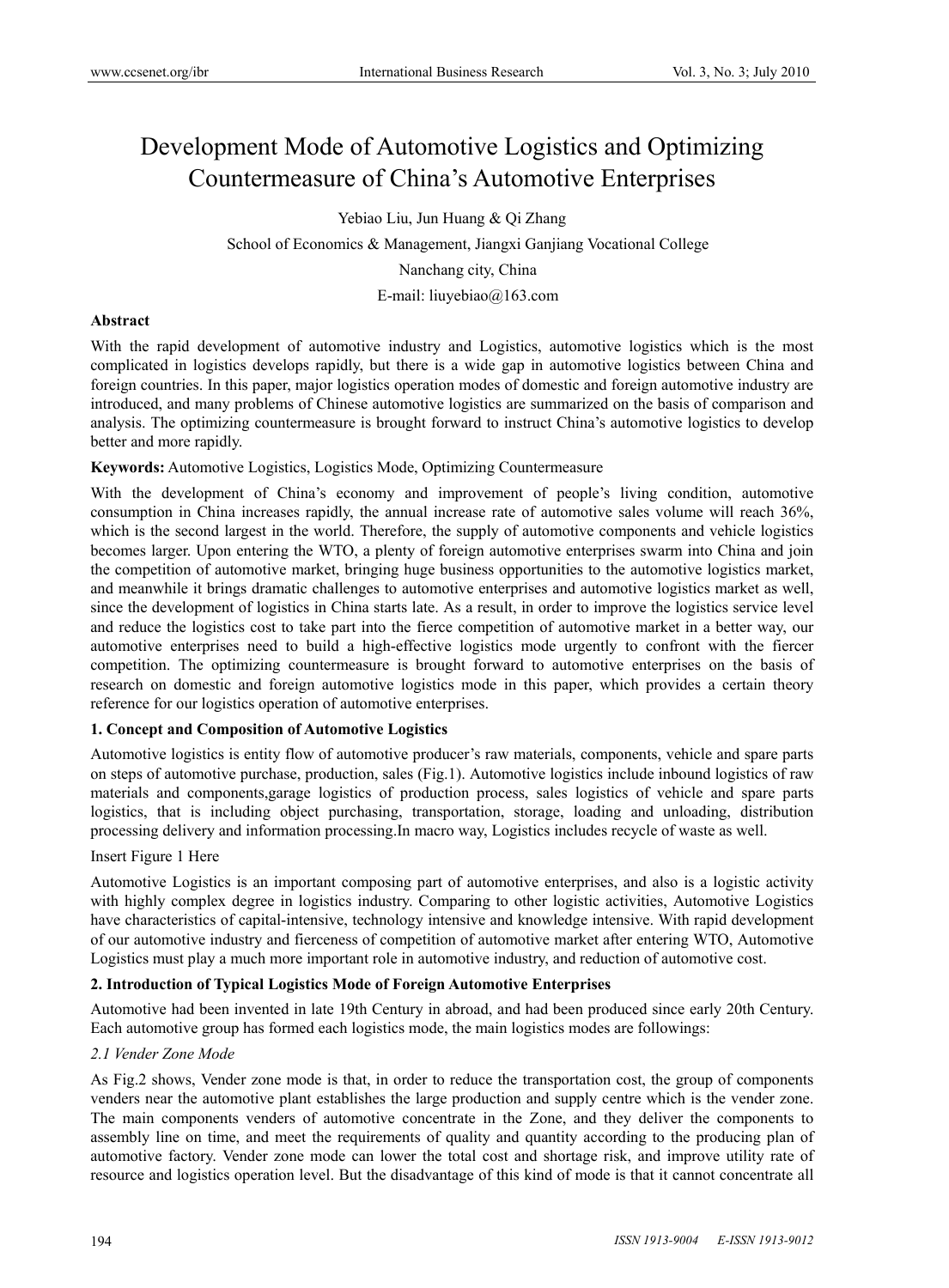venders, so it has higher logistics risk and higher requirements for coordination.

## Insert Figure 2 Here

Schenker Company built a vender zone in Hanoverian of Germany for VolksWagen Automotive Company,which concentrated main components venders in it and was in charge of the supply of VolksWagen components directly, managing completely on the procedure of vender zone by SAP system, which reduced the transportation cost and increased the operation efficiency.

# *2.2 Lean Logistics Mode Based on JIT*

This mode applies thought of lean production to logistics industry, which can remove some unnecessary wastes and non-value added activities from logistics supply chain. It begins with customers' benefits, according to the whole value to confirm the logistics procedure of supply, production and sales, creates value added activities of nonstop, no detour, no waiting and no backflow, equip and utilize resource of enterprise reasonably, and get the profit at the max limitation. Adopting lean logistics mode can realize zero inventory management and reduce logistics cost, but it is hard to carry out and has higher requirements to information technology.Toyota, Honda, and Nissan have built the system of Lean Logistics Mode Based on JIT, utilized information technology of ITS,GPS,ID to realize lean logistics, and carried out the purchasing, producing and sales.

# *2.3 Meeting and Parting Mode of High Coordination in Supply Chain*

This mode refers to that automotive manufacture enterprises build public data platform, which concentrate information of components vender, third party logistics company, fourth party logistics, automotive distributors and other relative vendors. These enterprises gain each data and information needed by public data platform, highly share information mutually, and make sure supply chain highly public. For example, Volvo Group invested positively on telecommunication infrastructures, and built a highly effective website of AD4 export logistics information system to manage the logistics operation, which collected manufacturer, clients and market seller organically to realize high efficient operation of logistics service. Each enterprise and department on export chain can visit this website's electronic data platform freely, so that cooperation between enterprises and relationship between clients and enterprises will be much closer. The advantage of this mode is that can improve logistics operation efficiency to realize the win-win situation of two parties, and form strategy alliance. But the logistics risk increases because cooperated enterprises are more, and this mode needs the enterprises own higher management ability and information technology level.

Automotive manufacturers, which regard Benz, VolksWagen BMW as representatives, have built their own public platform of data, and realized logistics mode of Meeting and Parting Mode of High Coordination in Supply Chain.

# *2.4 Fourth Party Logistics Mode*

Anderson (altered its name as Accenture in 2001) Consultant Company brought forward the concept about fourth party logistics which is: fourth party logistics vender is a compound vender of a supply chain, which will integrate and manage the resources of company and cooperation enterprises in supply chain, and provide a set of solution of improving the supply chain, including analysis, optimizing and design of logistics system. Such a mode can take advantages of resources effectively, reduce logistics cost, and improve customer service level and logistics operation rate, but the enterprise is bad at self-control and might be at risk. For example, Shanghai General Motors has built fourth party logistics mode with Vector and succeed.

## **3. Typical Logistics Mode Analysis of Chinese Automotive enterprises**

Our automotive logistics develops gradually along with the rapid development of automotive industry, but our logistics industry started in a later time and it is not complete and doesn't form a high-effective logistics mode. Currently, the main logistics modes of automotive enterprises in China are the followings:

# *3.1 Logistics Integrity Operation Mode Based on self-management (Fig.3)*

The automotive enterprises take over all the logistics business, establish their own logistics company or logistics department, set up the warehouse and delivery centre or goods collection centre, and assume the delivery of all raw materials, components and vehicles. This mode is helpful to manage, with strong self-control and less risk; but it increases the investment and cost for enterprises, and has high requirements for logistics management ability, which is not good for the development of enterprise's core business. At present, many our automotive enterprises adopt this mode.

Insert Figure 3 Here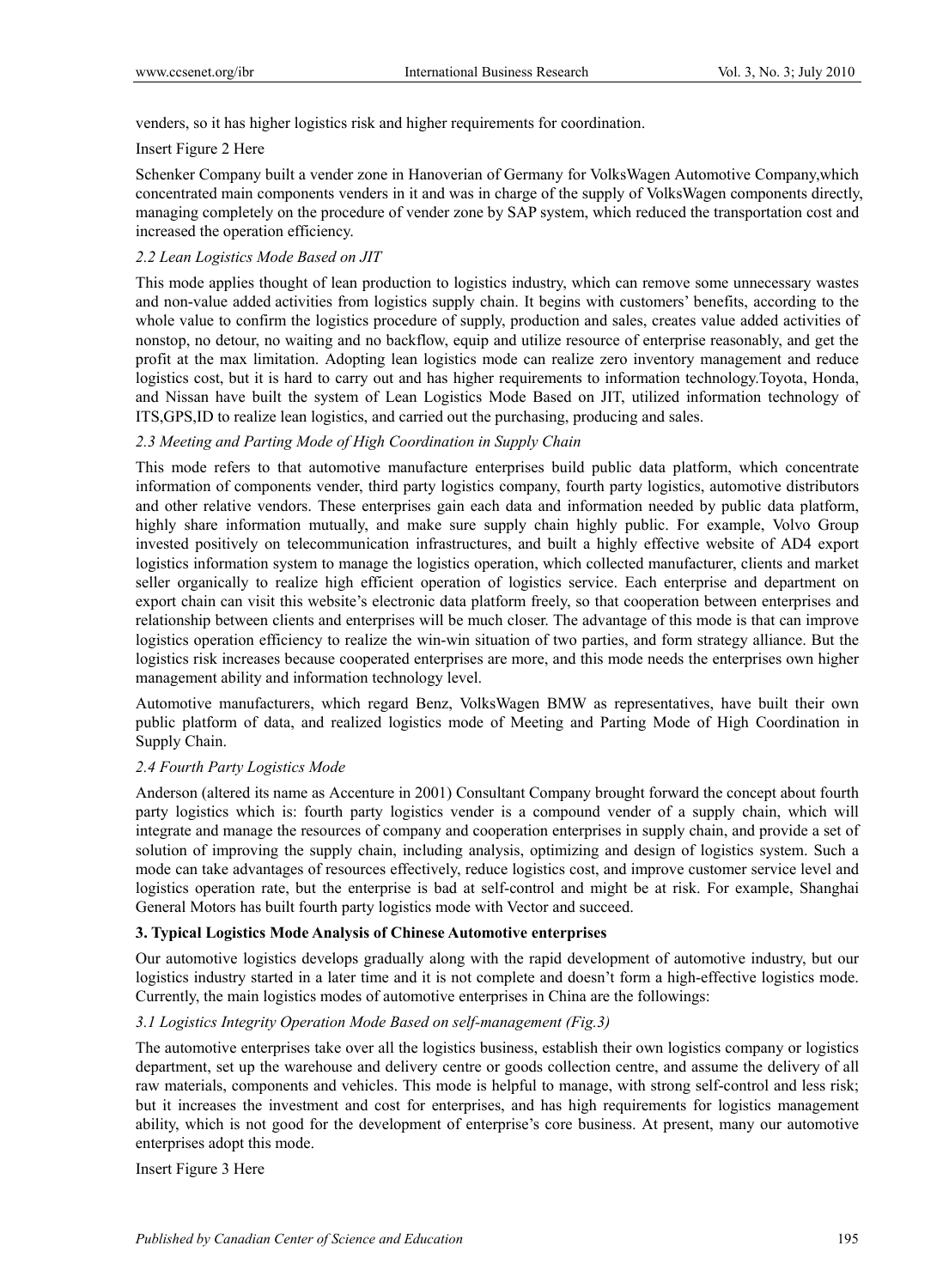# *3.2 Third Party Logistics Mode (TPL Mode, Fig.4)*

TPL mode is that automotive manufacturer will entrust part of or all the logistics business to third party company for operation, and enterprises are responsible for part of logistics business by themselves or concentrate on their business development completely. And two parties of enterprises highly coordinate and become steady strategy alliance for long term, make logistics solution together, realize highly effective logistics operation, and reach the win-win situation. Such mode has been adopted by more and more automotive enterprises.

Third party automotive logistics enterprises have rich logistics resources, professional logistics management talents and rich logistics operation experience, which can take full advantages of industry distribution. Automotive enterprises can improve logistics operation efficiency by helping from third party logistics enterprises, and implementing the integrity operation of outsourcing to third party logistics company completely has improved logistics service level dramatically, and is helpful for automotive enterprises to concentrate energy to utilize the core advantage. But this mode's enterprise self-control is not strong relatively, and is lacking of client response in time, and has the risk of cooperation with third party logistics enterprise.

Shanghai General Motors has gave third party logistics enterprise the whole supply chain business, it's third party logistics company to manage the whole supply chain procedure directly by dashboard. Faw-volkswagen has outsourced the inbound logistics of import components to third party, while Shanghai-VolksWagen has fully outsourced the supply logistics of components to third party.

## Insert Figure 4 Here

## *3.3 Co-delivery Mode(Fig.5)*

Co-delivery mode has two kinds of mode, one is that many enterprises make contributions together to build delivery centre in order to reduce cost and realize the reasonability of logistics delivery, and run the centre together, providing the enterprises with unite, highly efficient logistics service; the other one is that one enterprise takes into consideration of logistics business requirements of many enterprises in a certain area, arranges delivery time, route, and amount of goods reasonably, and delivers them reasonably. This mode is beneficial for utilizing resource advantage, saving investment, decreasing cost, but it's deeply limited by channels.

CITROEN automotive company has adopted co-delivery mode based on JIT, which makes logistics operation highly effective, and reduces logistics cost.

# Insert Figure 5 Here

## *3.4 VMI Logistics Mode (Fig.6)*

VMI is vendor managed inventory. Vender manages inventory of automotive company, mastering its inventory information, and carries out JIT delivery according to the company's requirement, as a result, which can decrease the inventory risk of automotive company, and improve its market responsibility. This mode can save inventory cost, increase speed of market responsibility and low down company's risk, but it has a higher requirement for vendor, and vendor has a larger inventory risk, and should deliver goods in small amounts, which may increase cost.

DONGFENG automotive company has adopted this logistics mode. For the local vendor, it's the vendor to monitor in real time the inventory of DONGFENG automotive company, and deliver the goods to a specific correct address on time, by meeting the requirement of quality and quantity; For non-local vendor, DONGFENG automotive company encourages the manufacturers of raw materials and components build warehouse in supplying place and send professionals manage it.

#### Insert Figure 6 Here

## **4. Problems existing in our development of automotive logistics**

Our automotive logistics industry develops rapidly, compare with that in abroad, our automotive logistics enterprises fall behind in service concept, service quality, service cost, service efficiency, service reputation, service brand and information convey. As the development of globalization and E-business, the logistics modes cannot meet the requirements of logistics business. Main problems existing in our automotive logistics modes are the followings:

#### *4.1Monotonous and out-fashion Logistics Mode*

Our automotive industry and logistics industry develop at a late time, and enterprises fail to be aware of importance if logistics, so they don't form a complete logistics mode. Most of the enterprises adopt self logistics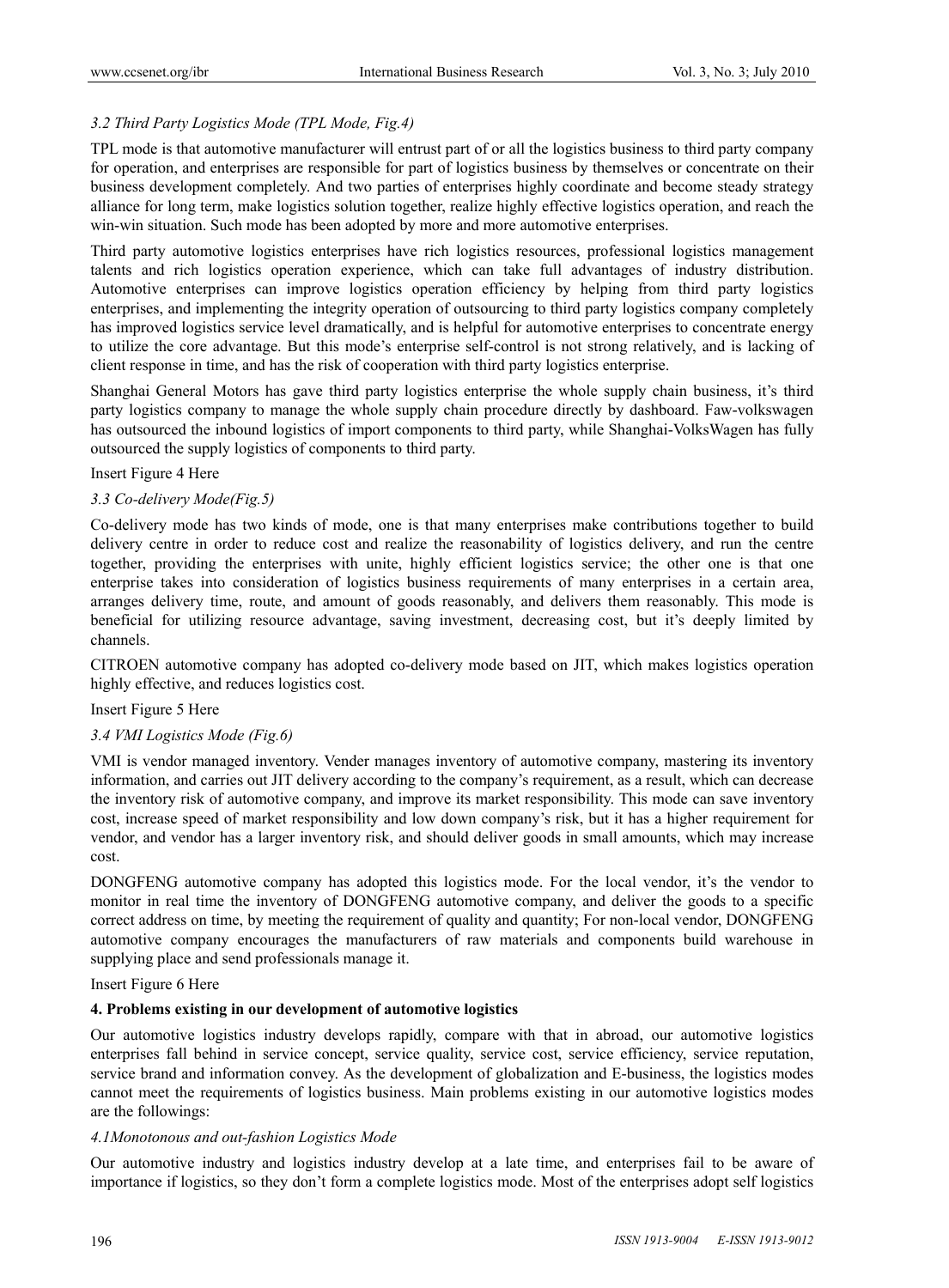of unity of manufacture, supply and sales, which is a monotonous logistics mode. As the rapid development of automotive industry, the current logistics modes cannot meet logistics requirements of high efficiency.

## *4.2High operation cost*

Our automotive logistics lacks of unite plan, barriers of region and system are serious, each automotive group has its own policy, lacking of unite logistics standard and reasonable equipment of resource. Therefore, current automotive logistics modes fail to integrate resource, which repeat building logistics facilities and keep the high cost.

# *4.3 Low level of operation efficiency and service for clients*

Currently, we lack of complete logistics infra-construction and logistics delivery network in domestic, and comprehensive automotive logistics service company. What's more, logistics resource isn't concentrated, and has been wasted seriously. As a result, the efficiency of automotive logistics operation is low, as well as the service level, which can't satisfy the increasing requirements of automotive logistics gradually.

# *4.4Deficiency of Top Management Talents*

Automotive logistics management people need understand not only logistics knowledge but also logistics technology and business procedure such as automotive manufacture, so comprehensive quality requirements for the logistics management people are very high. Since our automotive industry develop at a late time and lacks of full knowledge of logistics, and we fail to pay enough attention to the training of logistics talents, therefore, the Top Management Talents are lacked of.

# *4.5Deficiency of Advanced IT Technology*

Internet and information technology develop rapidly these years in China, but the foundation of them is weak, especially in automotive industry with complicated supply chain, they don't penetrate fully, the information technology and information system which are suitable for automotive industry are not complete yet. Automotive logistics fail to implement complete informatization, which makes low efficiency and high cost of automotive logistics management.

# **5. Optimizing Countermeasure of China's Automotive Enterprises**

In view of the problems existing in our automotive logistics, in order to accelerate the development of automotive logistics industry and meet the requirements of logistics service well, the automotive industry has to break current mode and build a new comprehensive logistics mode as the development of time, realizing the manufacture and logistics mainly based on customers-oriented, which refers to build JIT co-delivery and Lean logistics mode based on E-business platform. (See fig.7)

## Insert Figure 7 Here

This mode is following the fashion of E-business development, automotive enterprises use advanced information technology to build E-business platform, realizing sharing information with third party Logistics Company, cooperation enterprises and clients, coordinate logistics operation. What's more, in order to increase the logistics operation rate and implement automotive lean manufacture, the enterprises need reduce the cost by carrying out JIT coordinate delivery and lean logistics, and realize logistics operation on time, by meeting the requirement of quality and quantity. To connect each step in logistics into a organic integrity and carry it on, which makes the whole logistics operation process become a value chain of non value added activity, and realize highly effective logistics operation.

Through this operation mode, automotive enterprises, third party logistics company and clients can do the logistics information inquiry and communication by E-business platform, which realize follow-up service of logistics operation. And the enterprises carry out JIT manufacture and purchase by customer-oriented, realize zero inventory operation, remove non value added activity in logistics operation, which reduce logistics operation cost dramatically and improve logistics operation efficiency.

To make this logistics mode carry out smoothly, we need to take logistics measurements which come with the mode:

## *5.1 Build a strategic alliance relationship*

Automotive manufacture enterprises select appropriate third party logistics enterprise by calling for bid publicly, and two parties sign a contract to confirm their rights and obligation, the stronger enterprises could build logistics company by themselves to do the logistics operation of the whole enterprise. Two parties of cooperation become the strategic alliance with mutual win-win situation and moving on the same step, and they won't be not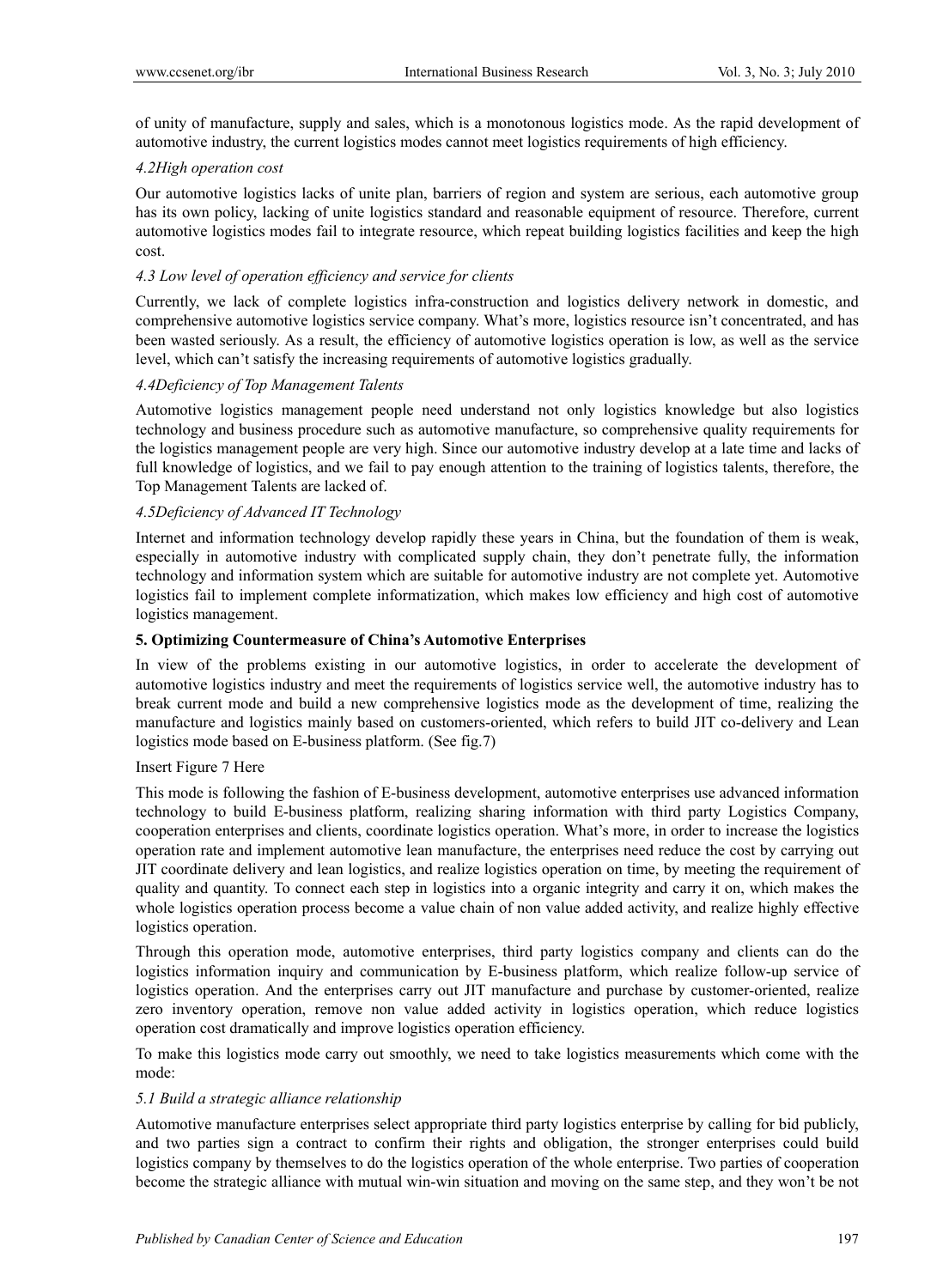only a relationship by contract, but take over the logistics risks and develop together.

#### *5.2 Foster and introduce advanced management talents*

Enterprises should pay highly attention of introduction and foster of logistics management talents, enhance the training energy for talents, which make enterprises have a group of high quality comprehensive logistics operation talents who know not only management but technology and manufacture procedure, and improve the logistics operation efficiency.

#### *5.3 Improve logistics information level*

Enterprises need to introduce advanced logistics technology, and build suitable E-business platform to conduct the full information management on the all logistics procedures, realizing integrity of logistics, information flow and capital flow, and share information with cooperation enterprises to do follow-up service of all logistics procedures.

#### *5.4 Build standardized, professional and normalized automotive logistics companies*

To improve logistics standardization and establishment of automotive components standardization, integrate optimization arrangement logistics resource in whole society, further build professional, comprehensive automotive logistics enterprises, forming complete logistics network, as a result, it can provide professional logistics service for automotive enterprises, and realize regional economic effect and improve logistics service level.

#### *5.5 Accelerate the development of third party and fourth party*

The enterprises outsource logistics business completely to third party logistics enterprise, and concentrate all energy on core business, which realize the advantage of distribution and promote competitive and core capability of enterprise. Meanwhile, since our third party logistics develops in a late time, so we need to develop fourth party logistics positively, which is that integrate resource in society, relying on excellent 3PL vendor, technology vendor, management consultant and other value added service vendor, and providing unique and extensive logistics solutions for automotive enterprises.

#### **References**

Qunqin Gao, Kejiu Lu, Anyu Chen. (2009). The Development and Research Countermeasure of Automotive Logistics in China*.Logistics and Purchasing Research.*

Xueliang Shi. (2009). Logistics Mode of Automotive producing Enterprises under View of Trade Integration. *Business Economy*. 24.

Mohammed Abdur Razzaque. (2003). Outsourcing of logistics functions: a literature Survey. *International Journal of Physical*.

Yan Zhang. (2007). Research on Unity Operation Mode of The Third Logistics Party and Faw Group Logistics.

Sink,Langley. (1997). A Managerial Framework for the Acquisition of Third party Logistics Service. *Journal of Business Logistics*. (2)



Figure 1. Procedure of Automotive Logistics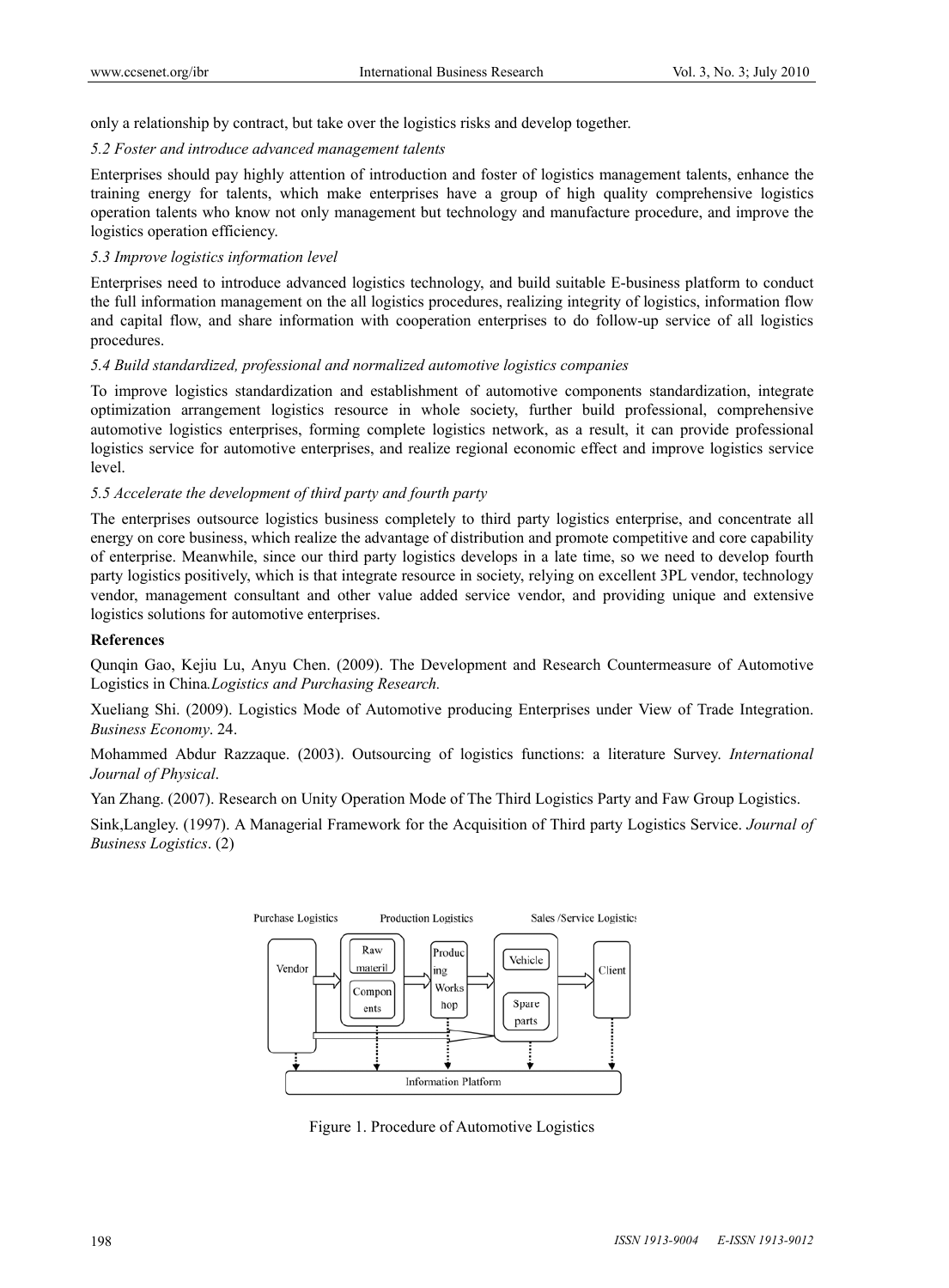

Figure 2. Vendor Zone Mode



Figure 3. Self-management Delivery Logistics Mode



Figure 4. Third Party Logistics Mode



Figure 5. Co-delivery Mode



Figure 6. VMI Logistics Mode